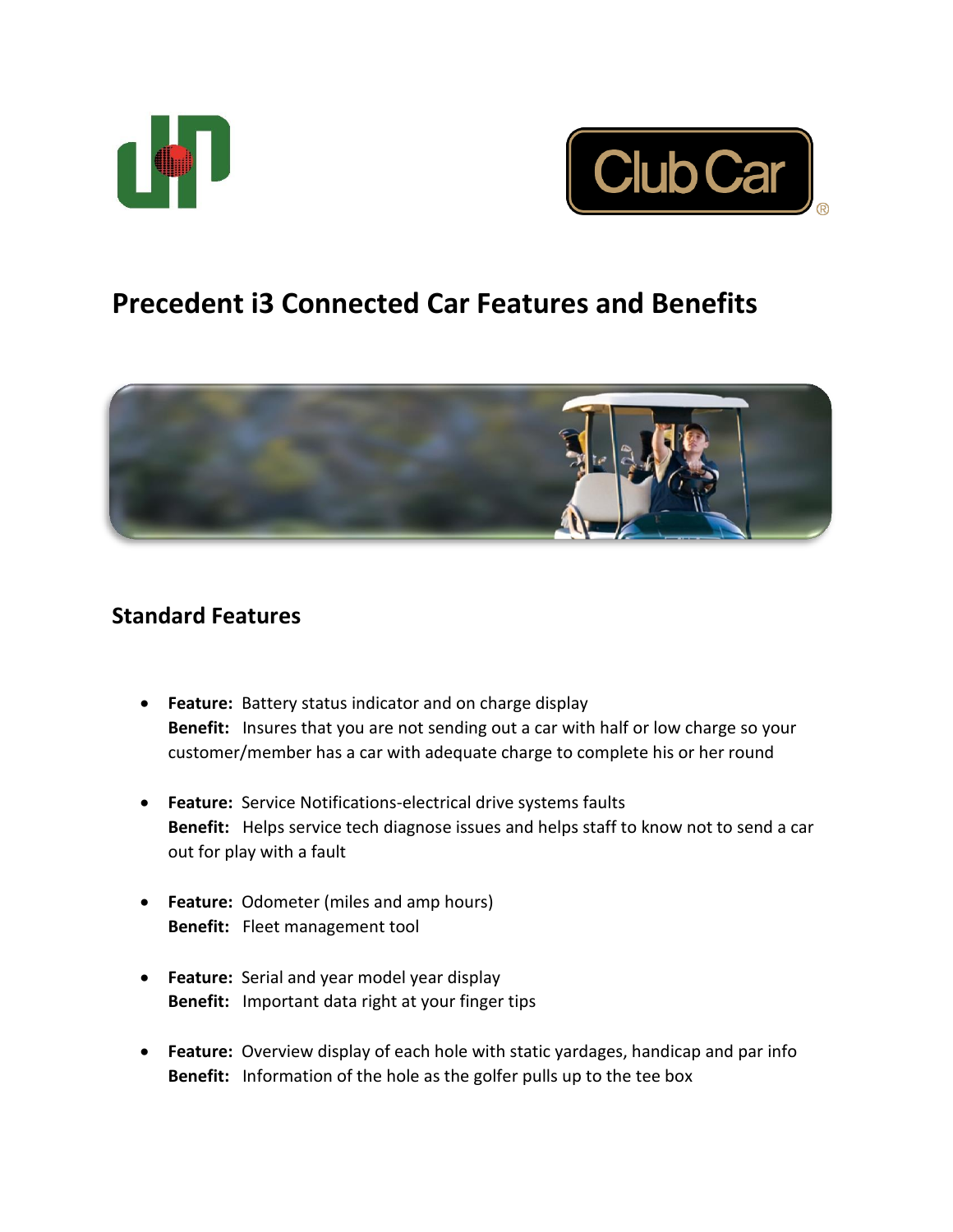- **Feature:** Broadcast one way messaging **Benefit:** Allows staff to communicate messages such a weather alerts with a click of a button without having to use excess labor and time sending a marshal out
- **Feature:** Sponsorship and advertising display slots **Benefit:** Incremental revenue
- **Feature:** Electronic info holder with player's names and messaging **Benefit:** Personal touch that sets you apart from your competitors
- **Feature:** Electronic Score Card- Allows user to keep their score and email it to themselves **Benefit:** Allows the customer to capture the experience electronically
- **Feature:** Customer Email address capture and reporting **Benefit:** Allows you to store the email addresses for all of your guests to send marketing related material

# **Feature Sets**

# **Car Control Module**



- **Feature:** Fleet Lockdown **Benefit:** Allows you to lock your fleet down in the evenings with the click of a button that prevents vandalism and protects your property
- **Feature:** Vehicle Staging **Benefit:** No more hiding or having to hand out keys at the beginning of your tournaments with shotgun starts. Allows cars to start at a pre-set time.
- **Feature:** Set vehicle top speed **Benefit:** Allows the fleet manager to control the speed of the fleet, group or an individual car without having to call service tech to slow or speed up the cars
- **Feature:** Action zone speed control and messaging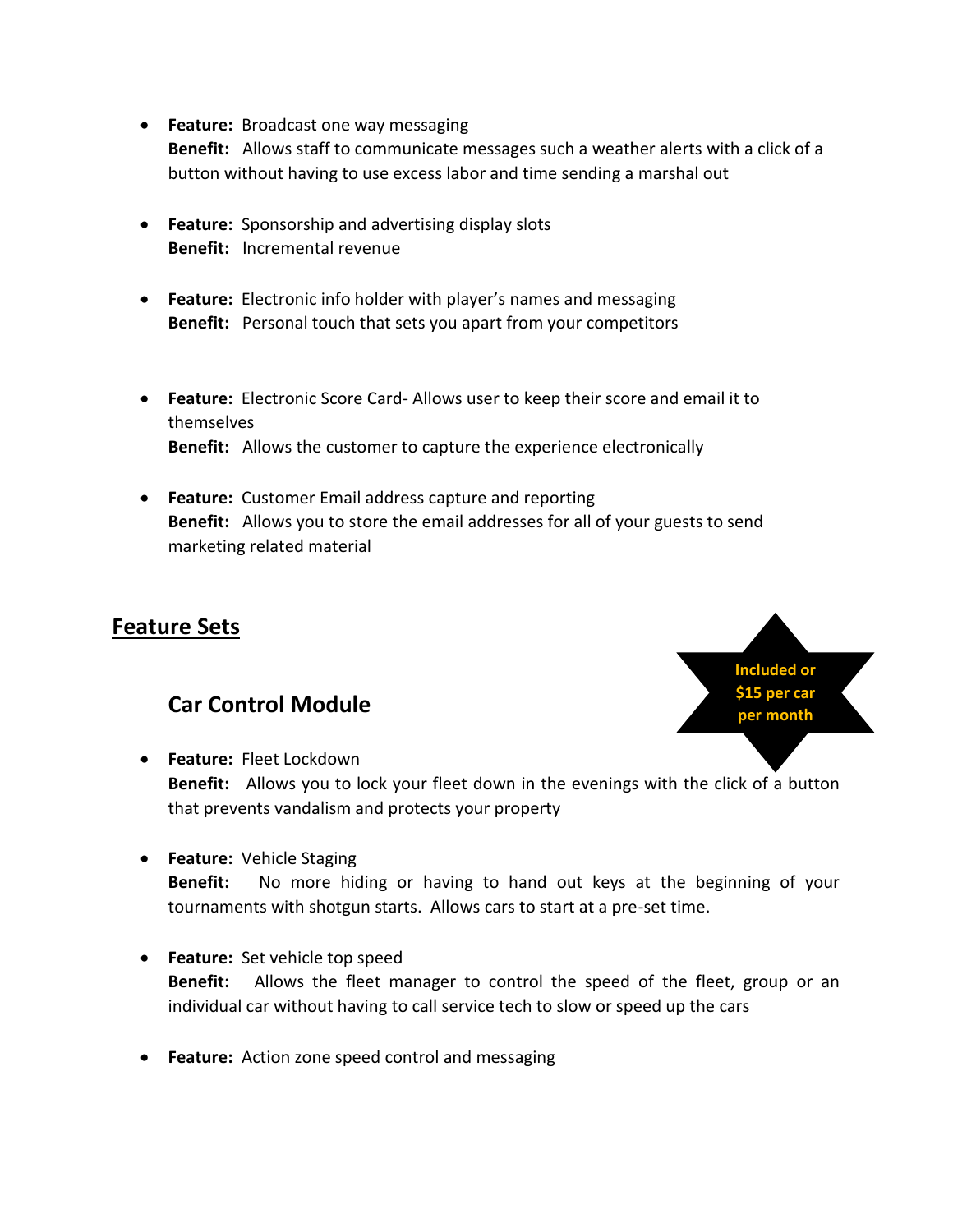**Benefit:** Allows you to draw an action zone and when user enters you can control what the car does and also send them a message. Helps protect your asset (golf course sensitive areas)

**Feature:** Geofence

**Benefit:** Can draw a virtual fence around your entire property so the cars will be immobile to help as a theft deterrent

- **Feature:** Anti-tamper **Benefit:** User cannot turn off or tamper with the system
- **Feature:** Pop-up notifications-action zone violations **Benefit:** Can give a visual warning to the player letting them know that they should refrain from the area (lets the car be the bad guy)
- **Feature:** Cart path only

**Benefit:** Simple click of a button for cart path only. Superintendent can have access to the system without having to spend time calling up to the pro shop. Golf staff can send a message on the system to the players without having to send resources (Marshalls) out to physically tell the golfers

 **Feature:** Visual notification-vehicle speed change or action zone violations **Benefit:** The bread and butter of the system. Allows you to draw an action zone in unsafe areas such as downhill cart paths and can slow the car down to help protect from injury and liability issues. Also allows you to control what the car does once it enters the zone. (i.e. greens, tee boxes, etc.) Protects one of your largest assets, your golf course!



# **Car Tracking Module**

- **Feature:** Real Time position of vehicles and equipment **Benefit:** Allows staff to know where the cars/players are at all times live to better manage the fleet will in use
- **Feature:** Find car- current or last known location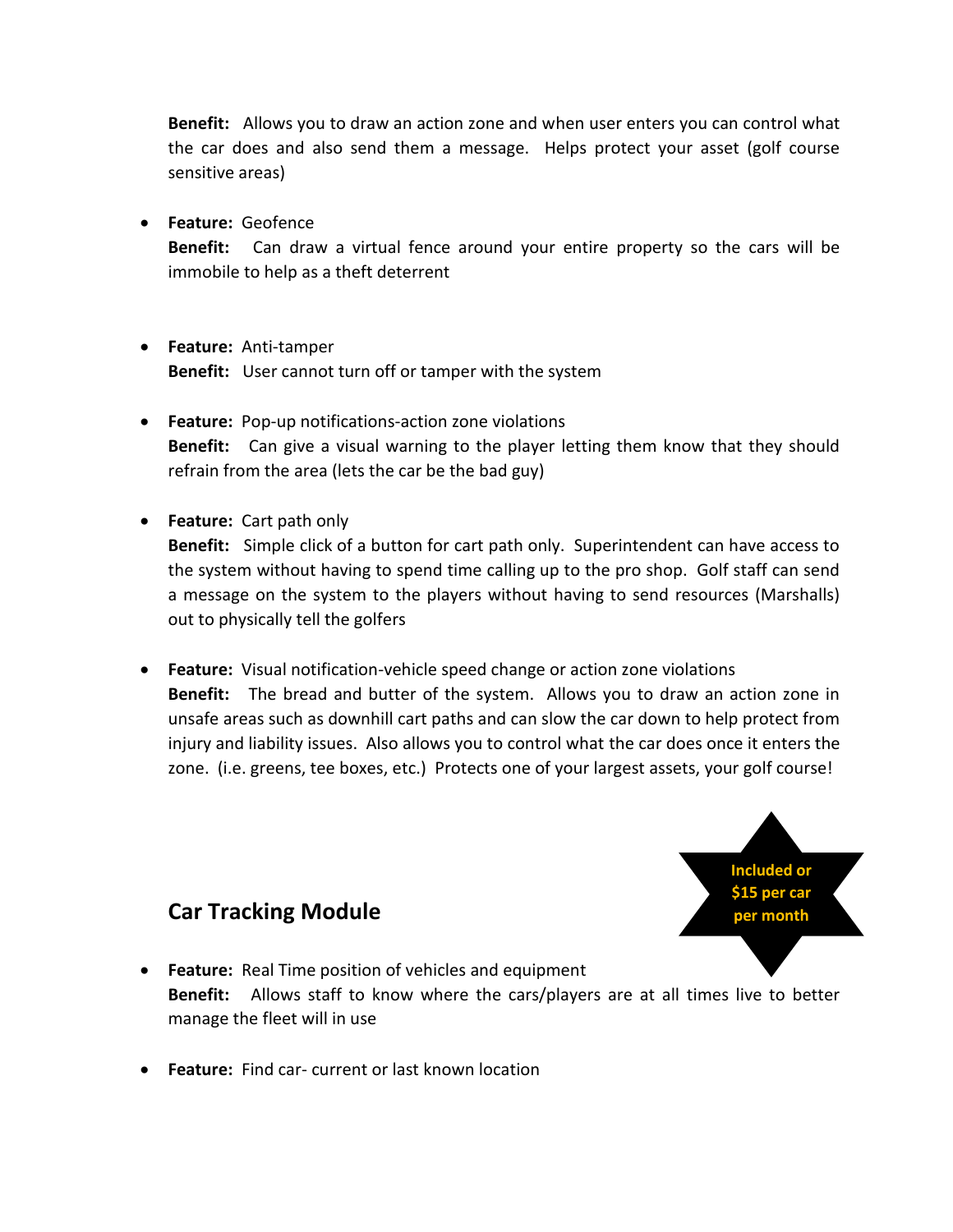**Benefit:** If you are missing a car at the end of the day this feature allows you to locate it from your computer or mobile device. Also it Mr. Jones is in car #5, you can locate him in case of an emergency

**Feature:** Vehicle drive history

**Benefit:** Also known as the spaghetti map, it shows where every car has been each day and even down to the minute. This feature holds a tracking history of each individual car as well as the entire fleet. If a car were ever to be damaged, you can go back and see where it likely occurred and who did the damage. Also, shows wear patterns (driving habits) to the superintendent so he or she can manage areas to where the cars should not be and reroute them.

### **Feature:** Pace of play tracking **Benefit:** Tracks your pace of play live and records a history of it. This screen will be live in your pro-shop and you would be able to monitor the pace of the course without having to rely on marshals and spotters reporting back via radios.

### **Feature:** Pace notifications **Benefit:** Gives the pro shop and live updates of the pace out on the course to help allowance of proactive measures to help promote a positive experience for your guests

#### **Feature:** Pace of Play Reporting **Benefit:** Tracks all pace history, live pace of play data to help you better manage your pace of play out on the course.

#### **Feature:** Marshal car mode to include messaging to marshal **Benefit:** Marshal Mode allows the marshal to view all cars live on their screen within the marshal car that they are driving. This helps make them more efficient and helps them do a better job managing pace of play, etc. by knowing where the golfers are at all times.

 **Feature:** Rounds played reporting **Benefit:** No more tracking rounds in the old way. This feature tracks every round played on your course for the entire fleet and even down to the individual car. No more guessing on rounds played and helps eliminate ghost rounds.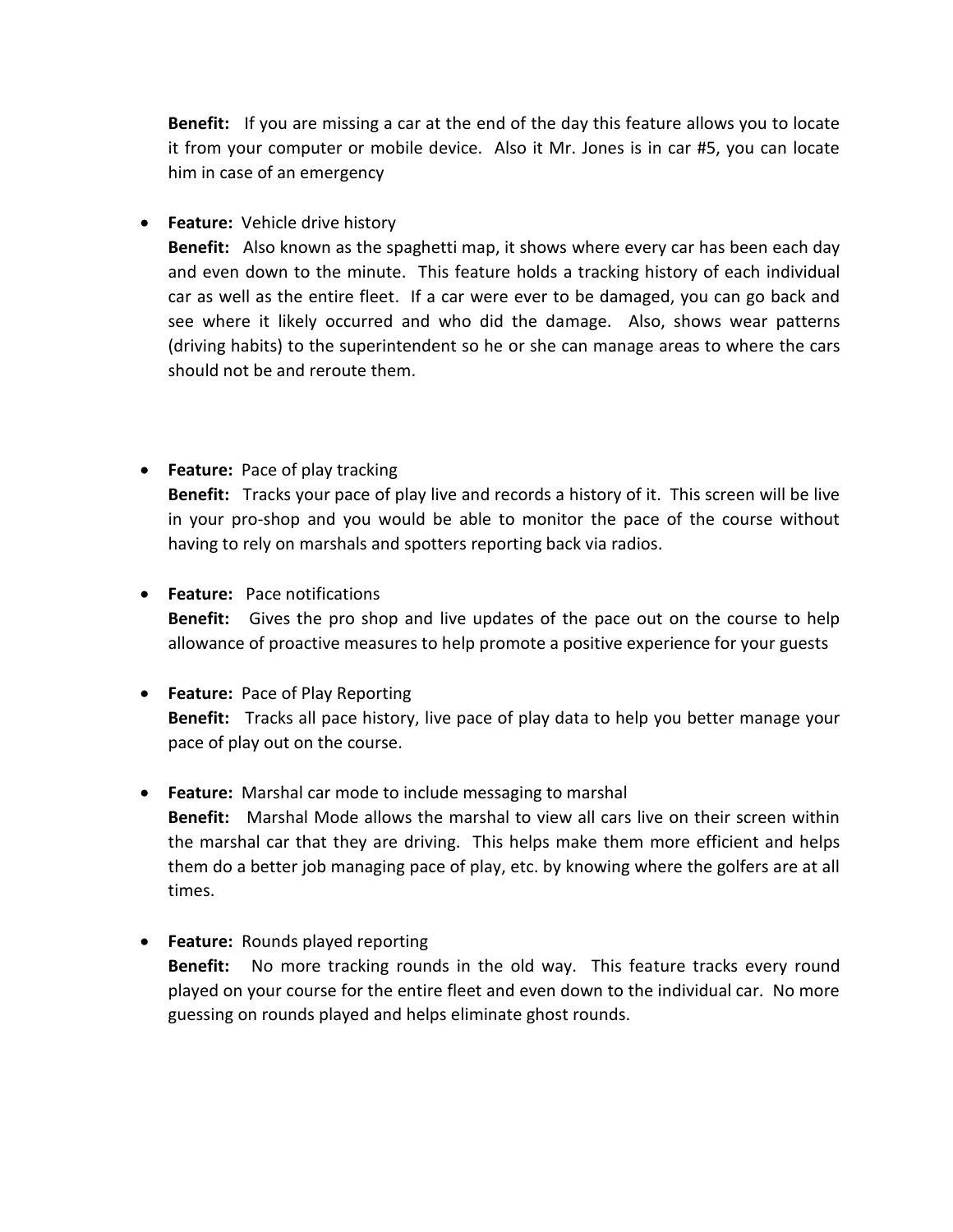- **Feature:** Real Time Messaging to and from the club house **Benefit:** The i3 Connected Car allows you to be connected to your guests and for them to be connect to you throughout their round. You will be able to send messages out to them and they can in turn send messages to you. Connectivity to your customers!
- **Feature:** Message Logs

**Benefit:** Tracks a message log available to download into an excel file that keeps a recorded history of every message that not only you have sent to the car but also what the car has sent to you. i.e. One example of a benefit of this system is that if someone ever claims that you did not warn them on weather in the area you go back in your history log and show that you did.



## **Golf Experience/Yardage Module**

- **Feature:** Dyanmic distances to the pins and points of interest **Benefit:** Gives yardage to the pin to help and also water, bunkers, etc. to help the guest to have a more positive experience and to help aid in the pace of play.
- **Feature:** Touch screen for distance **Benefit:** Interactive usage of the screen to allow the golfer to touch to see how far it would be to carry a bunker, hazard, etc. Also great on cart path only day to speed up play. User taps screen to where they think there ball is and it gives them yardage to the pin. This helps speed up play in that they know which couple of clubs to carry over to their ball.
- **Feature:** Tee shot distance **Benefit:** Takes the guess work out of how far the tee is to the pin. Very beneficial for first time guests
- **Feature:** Order Food and Beverage **Benefit:** Increases F&B sales incrementally and also increases turn time to aid in logistics. Helps beverage car personnel become more efficient which will increase sales